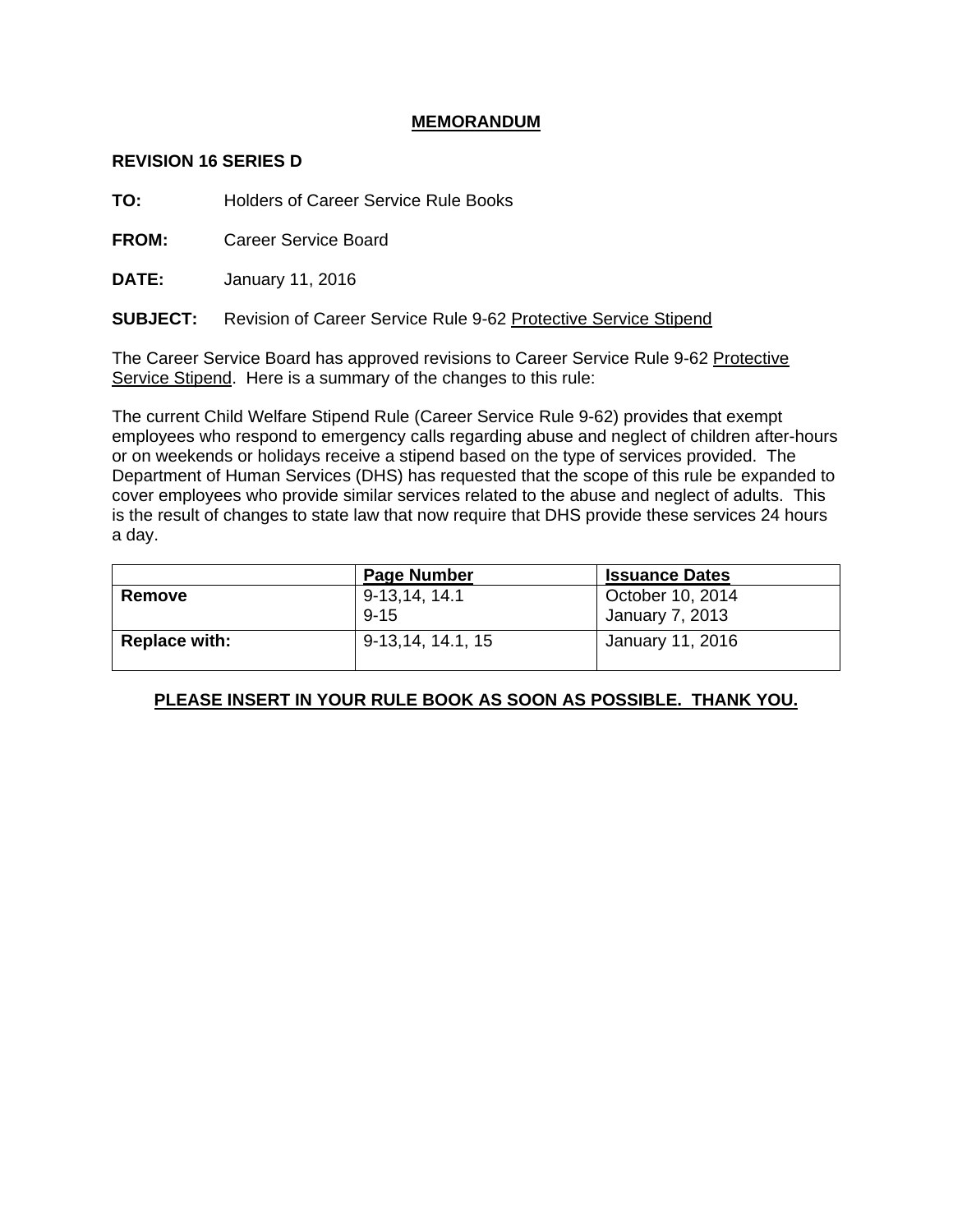- 2. Non-exempt employees:
	- a. Non-exempt employees will receive their normal hourly rate of pay for time spent conducting lessons in addition to the Golf Lesson Stipend.
	- b. The City shall retain forty-five percent (45%) of the fee charged.
	- c. Fifty-five percent (55%) of the fee will be paid to the employee as a Golf Lesson Stipend.
- 3. The City portion of the fee will include the cost of golf balls.
- 4. Stipends will be paid on collected revenue only.

# 9-62 Protective Service Stipend

(Revised January 11, 2016; Rule Revision Memo 16D)

- A. State law requires the Department of Human Services (DHS) to have staff available twenty-four hours a day to receive reports of abuse and neglect, conduct initial assessments of such reports that are deemed emergencies, and investigate those reports that are appropriate for child and adult protective services. In order to meet this requirement, the Manager of Human Services (Manager) may schedule eligible employees to be available to respond to emergency calls at night, weekends, mandated furlough days and holidays. Employees so scheduled will be entitled to receive a Protective Service Stipend as provided below. An employee who is scheduled to respond to emergency calls is expected to:
	- 1. Be available by telephone;
	- 2. Be in a non-impaired condition that allows the employee to safely perform job duty assignments; and
	- 3. Respond to a call and perform work within time frames established by the DHS.

Employees who are scheduled to respond to emergency calls and fail to meet these expectations may be subject to disciplinary action, up to and including dismissal.

- B. The Manager reserves the right to refuse to schedule an employee to respond to emergency calls. The employee's supervisor may allow the employee to use paid or unpaid leave in order to catch up on missed sleep, as appropriate.
- C. To be eligible for the Protective Service Stipend, the employee must:
	- 1. Be exempt from overtime under Federal law and the Career Service Rules (employees who are eligible for overtime may receive standby pay as provided in the Career Service Rules); and

Page issuance date: January 11, 2016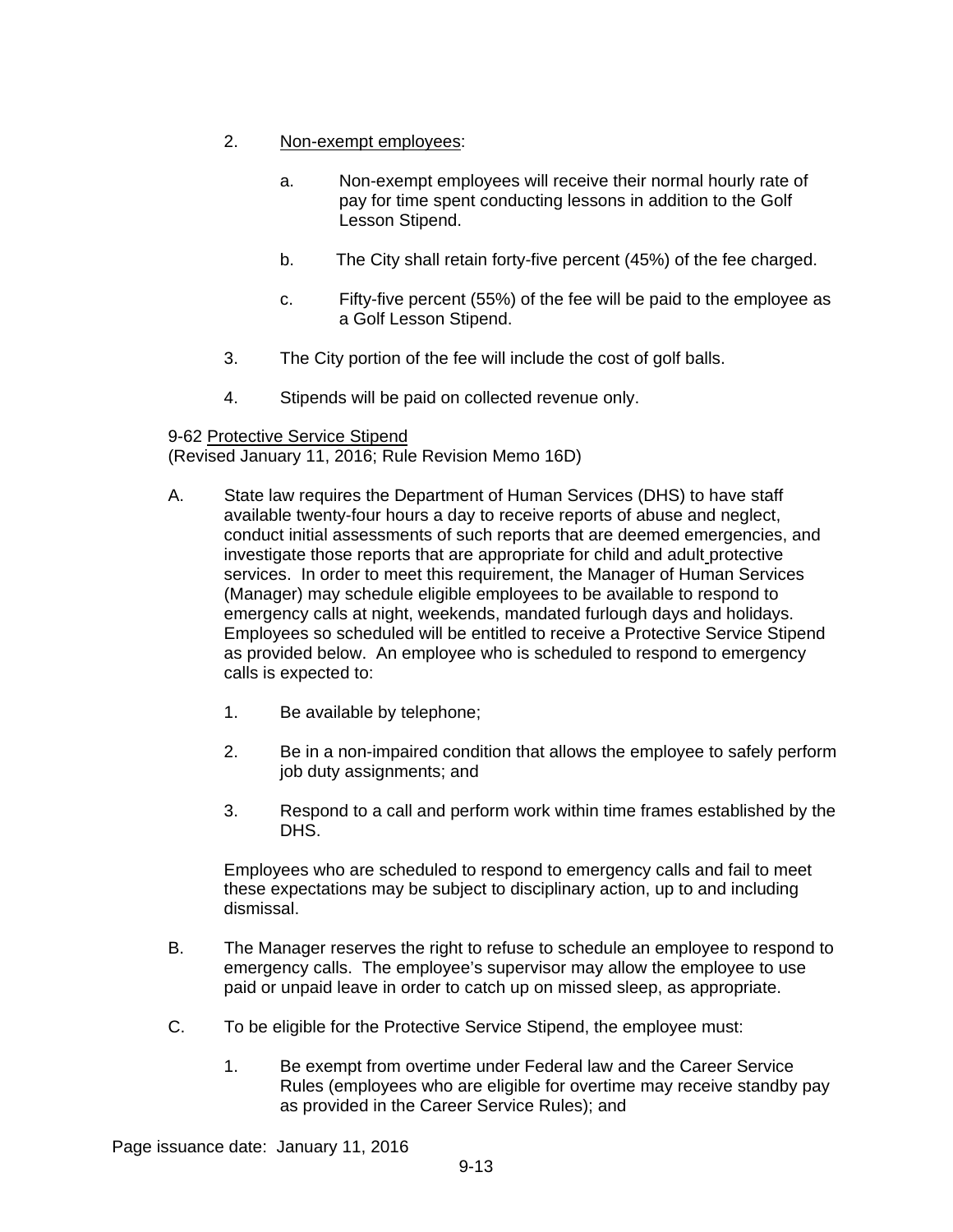- 2. Be at least at the type and level of Social Case Worker Supervisor in order to be eligible to be assigned After-hours Administrator duties.
- D. After-hours emergency response duties will be assigned and paid as follows:
	- 1. After-hours Administrator.
		- a. Supervises the After-hours Call Taker and the After-hours Responder.
		- b. After-hours Administrator duties will be assigned a shift at a time.
			- i. After hours Administrator shifts on weekend days, paid City holidays, and mandated furlough days begin at 7:00 a.m. and end at 7:00 a.m. on the following day.
			- ii. After-hours Administrator shifts on work days begin at 4:30 p.m. and end at 7:00 a.m. on the following day.
		- c. i. Employees whose After-hours Administrator shift begins on a paid City holiday or mandated furlough day will receive a \$50 Protective Service Stipend for that shift.
			- ii. Employees whose After-hours Administrator shift begins on any other day will receive a \$40 Protective Service Stipend per shift.
	- 2. After-hours Call Taker.
		- a. Answers after-hours hotline calls and determines an appropriate response after consulting with the After-hours Administrator.
		- b. After-hours Call Taker duties will be assigned a shift at a time.
			- i. After hours Call Taker shifts on weekend days begin at 7:00 a.m. on Saturday and run between 7:00 a.m. and 3:00 p.m.; 3:00 p.m. and 11:00 p.m.; 11:00 p.m. and 7:00 a.m.; and end at 7:00 a.m. on Monday.
			- ii. After-hours Call Taker shifts on paid City holidays and mandated furlough days begin at 7:00 a.m. on the holiday or furlough and run between 7:00 a.m. and 7:00 p.m; 7:00 p.m. and 7:00 a.m.; and end at 7:00 a.m. on the following day.
			- iii. After-hours Call Taker shifts on work days begin at 8:00 p.m. and end at 7:00 a.m. on the following day.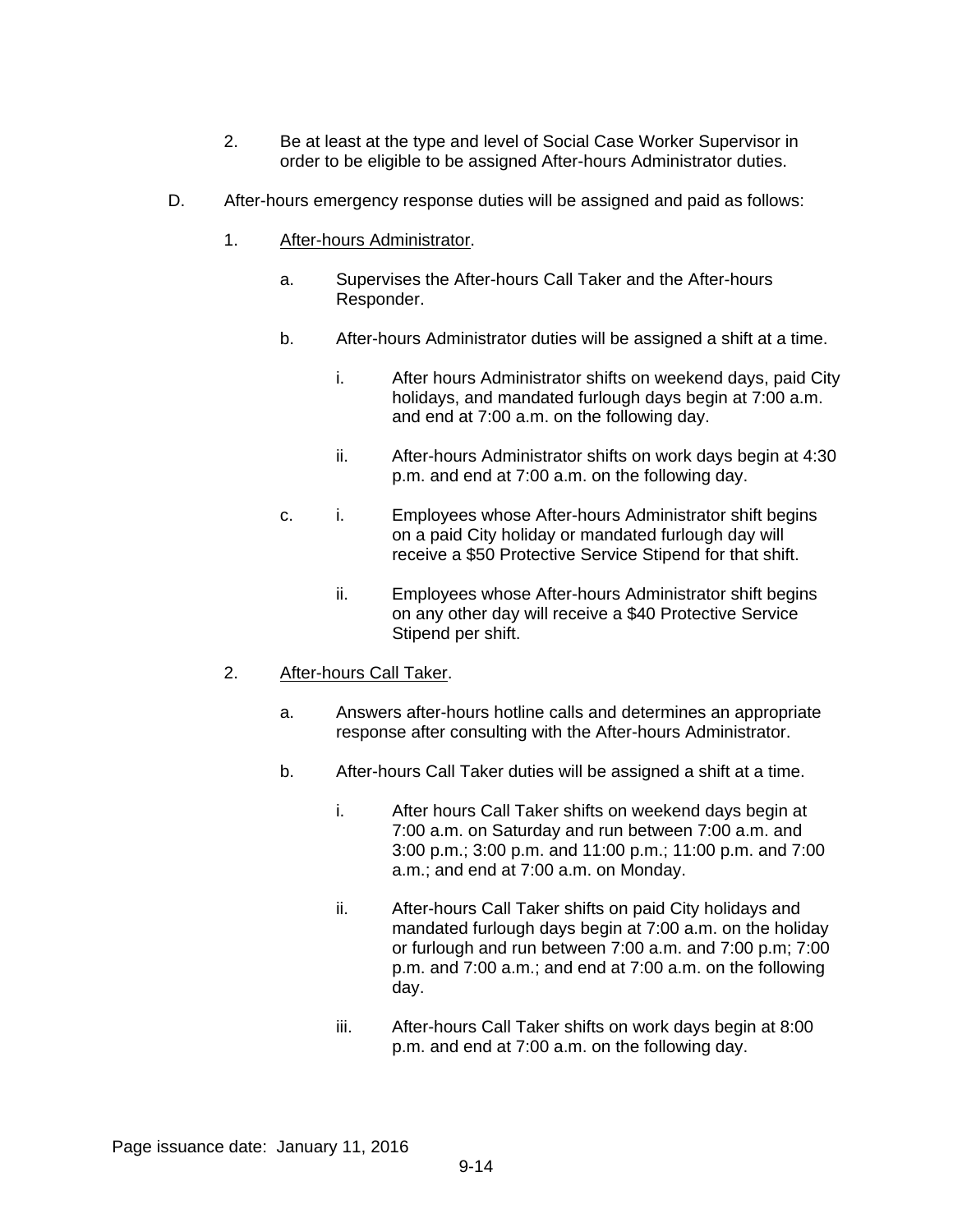- c. i. Employees whose After-hours Call Taker shift begins on a paid City holiday or mandated furlough day will receive a \$150 Protective Service Stipend for that shift.
	- ii. Employees whose After-hours Call Taker shift begins on any other day will receive a \$130 Protective Service Stipend per shift.

### 3. After-hours Responder.

- a. Responds to emergency after-hours calls at the direction of the After-hours Administrator.
- b. After-hours Responder duties will be assigned a shift at a time.
	- i. After-hours Call Responder shifts on weekend days, paid City holidays, and mandated furlough days begin at 7:00 a.m. on the weekend day, holiday, or furlough and run between 7:00 a.m. and 7:00 p.m; 7:00 p.m. and 7:00 a.m.; and end at 7:00 a.m. on the following day.
	- ii. After-hours Call Responder shifts on work days begin at 4:30 p.m. and end at 7:00 a.m. on the following day.
- c. i. Employees whose After-hours Call Responder shift begins on a paid City holiday or mandated furlough day will receive a \$50 Protective Service Stipend for that shift. If the employee responds to one emergency call during that shift at the direction of the After-hours Call Administrator, the employee will be paid a \$150 stipend. If the employee responds to two or more emergency calls during that shift at the direction of the After-hours Call Administrator, the employee will be paid a \$195 stipend.
	- ii. Employees whose After-hours Call Responder shift begins on any other day will receive a \$40 Protective Service Stipend per shift. If the employee responds to one emergency call during that shift at the direction of the Afterhours Call Administrator, the employee will be paid a \$115 stipend. If the employee responds to two or more emergency calls during that shift at the direction of the After-hours Call Administrator, the employee will be paid a \$160 stipend.